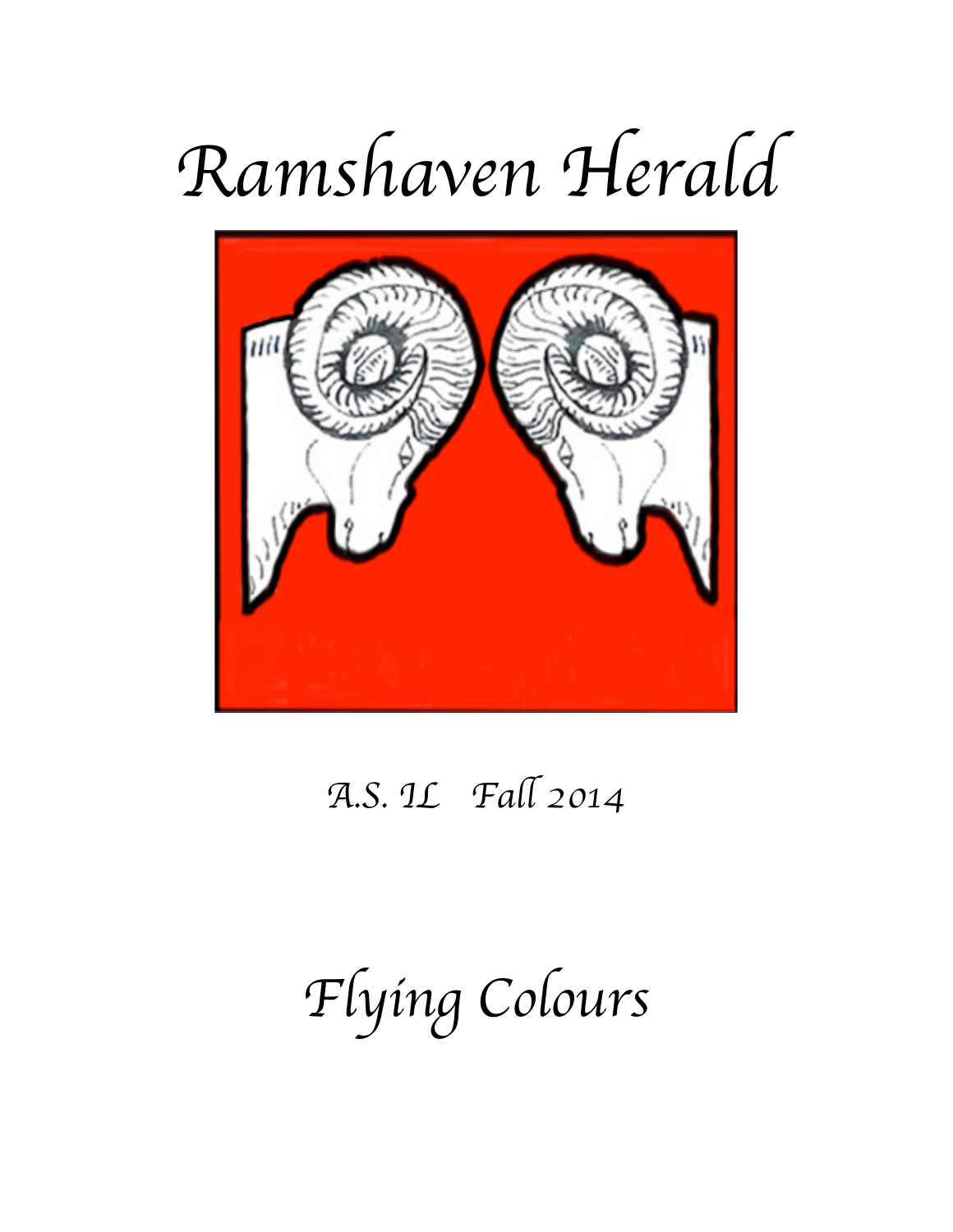

#### A Banner Year!

With the changing colours around us and the Northern Thrones occupied for the winter months by Queen, Kayla the Cheerful III and King, Trumbrand III, it is important that we prepare ourselves for the up and coming cooler months. This means project planning and preparations. We are looking forward to hearing about your projects and new finds. Winter is the perfect time to indulge in new work and discoveries.

While putting my list together for this year's endeavours, (nothing new this time, just more of what I did last year in hopes of improving my weaving, sewing and naalbinding skills), I could not help but smile at the thought of our pride-filled summer as we watched the banners of Ramshaven snap in the wind. Even more proud to see Kingdom banners proudly displayed at Pennsic in Ramshaven encampments. Tourneys were won,

displays of honour were shown, deeds of bravery and kinship were appreciated by the Crown of Ealdormere. A banner year, indeed it has been.

Ramshaven has also been fortunate with immense growth this year. So many new faces added to the populace that I don't believe we have met all of them yet. The push for heraldry has become the focus for the season and, needless to say, we are looking forward to seeing all the heraldry displayed on banners and on whatever else our clever populace decides, to proudly show off their chosen colours and arrangements. Badges are particularly useful to include while contemplating garb decoration. After all, heraldry isn't just for the field. Perhaps I will look into a badge for myself this year.

 Yours in service, Baroness Sibylla, Excellency Ramshaven.

### A Fine Display, Indeed!



On the heels of Pennsic, the Canton of Bryniau Tywynnog hosted the Fourth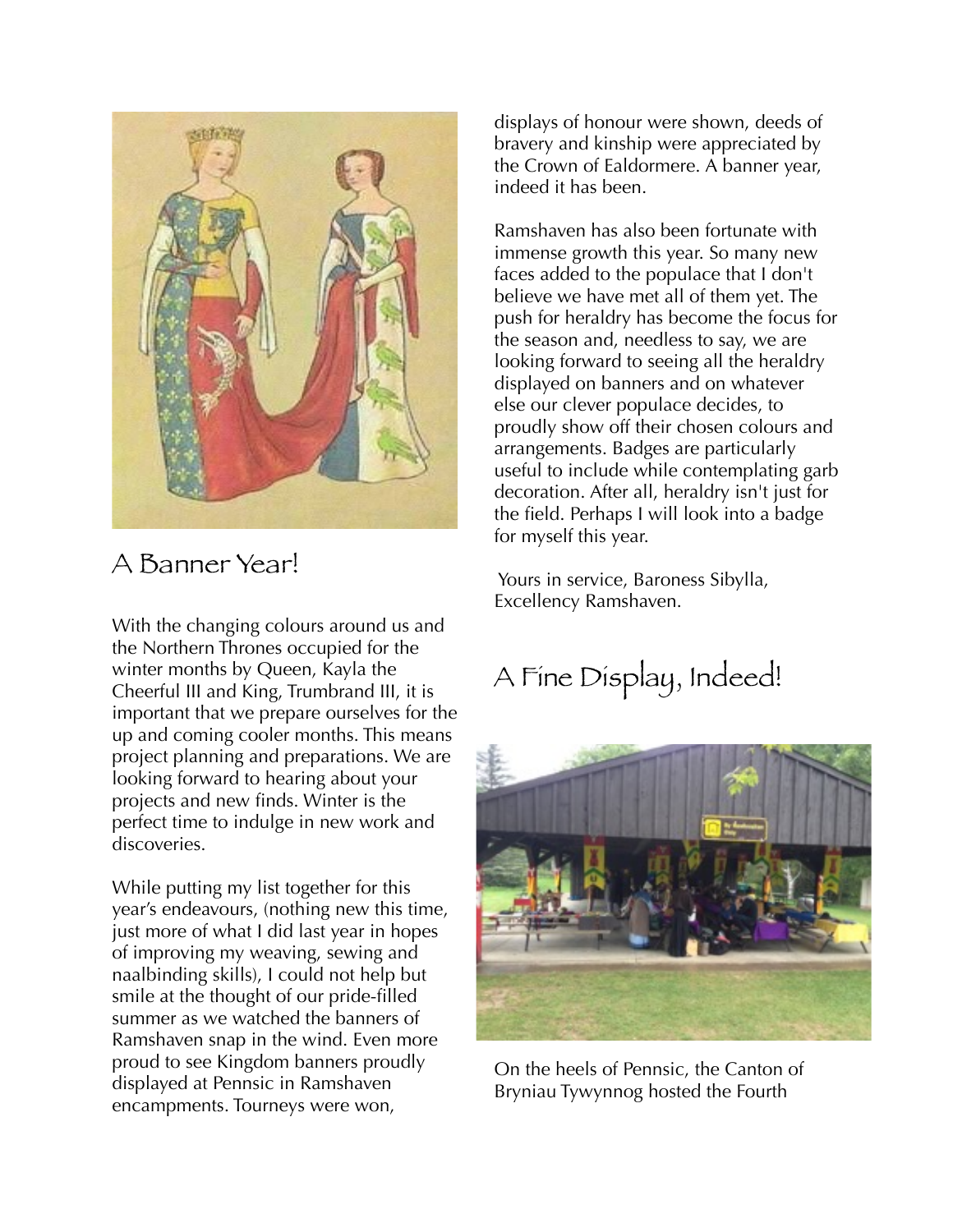Annual Middle Ages on the Green, our "just play" demo-event, on August the 16th. It was a great opportunity to fly our new banners, created by the Canton over the pre-camping season. We can look forward to flying these personalized displays of heraldry more often in the future!

The event as a whole was by all accounts a success, being a low-key, relaxing, fun, productive and fulfilling time, despite the persistent Irish mists dampening our cloaks. It could not happen without you and your support, and so I give my heartfelt thanks!



Above: Ralf Wall's painting. Beautifully done!

#### In The News

As each Canton meets, it is remarkable how far our friends come to meet, if only for a few hours, on such a regular basis. Further, we have a deceptive number of active members scattered throughout our "tiny" barony. Collectively, our presence is high impact!

As witness, while a good number went to the Feast of the Bear in early September, Their Excellencies Ramshaven made a splash at the Chesley Fall Fair. So many things to do, so many choices of places to be!



Further, the Kincardine News noticed the Incipient Canton of Northgaedham at the Tiverton Fall Fair on October the 5th, adding again to our region's long and proud history of adding colour to community events: http:// [www.kincardinenews.com/2014/10/09/](http://www.kincardinenews.com/2014/10/09/bruce-area-medieval-enthusiast-group-take-up-arms-at-2014-tiverton-fall-fair) bruce-area-medieval-enthusiast-grouptake-up-arms-at-2014-tiverton-fall-fair

For our active Barony, Wassail!

Speaking of Wassail…

Gentles All! The Canton of Bryniau Tywynnog is pleased to present to you Wassail: Christkindl Markt. Built on the German tradition of holding street markets during Advent, dating to the late 13th century, our Christmas Market will host merchants from far and wide, a shopping